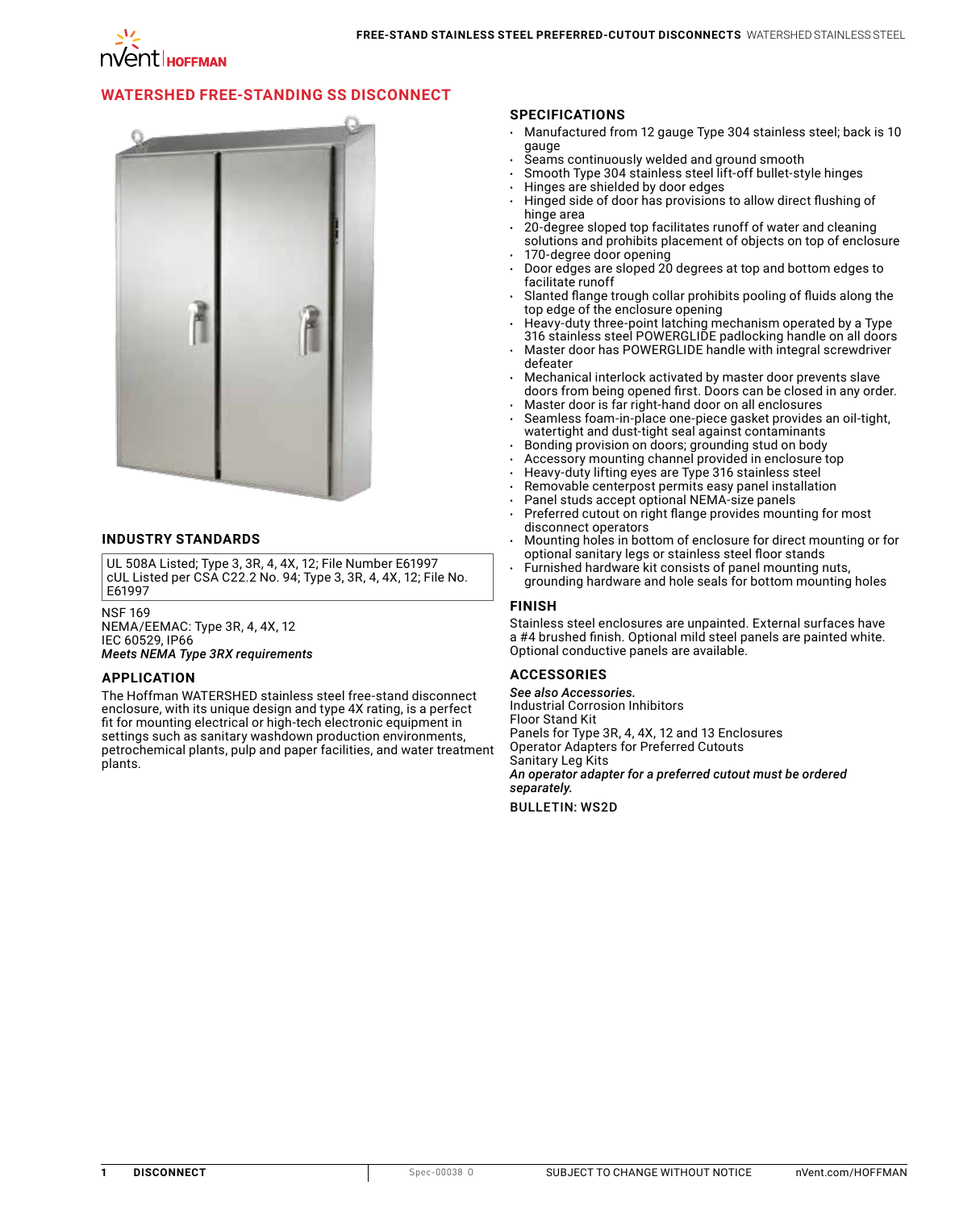

### Standard Product

|                       |                       | Λт     | A2     | в      | п.     |        |                         |
|-----------------------|-----------------------|--------|--------|--------|--------|--------|-------------------------|
| <b>Catalog Number</b> | AxBxC in./mm          | in./mm | in./mm | in./mm | in./mm | Panel  | <b>Conductive Panel</b> |
| <b>WS62XM5112SS</b>   | 62.00 x 51.00 x 12.00 | 62.81  | 67.20  | 51.09  | 12.12  | A60P48 | A60P48G                 |
|                       | 1575 x 1295 x 305     | 1595   | 1707   | 1298   | 308    |        |                         |
| <b>WS62XM5118SS</b>   | 62.00 x 51.00 x 18.00 | 62.81  | 67.20  | 51.09  | 18.12  | A60P48 | A60P48G                 |
|                       | 1575 x 1295 x 457     | 1595   | 1707   | 1298   | 460    |        |                         |
| WS62XM6312SS          | 62.00 x 63.00 x 12.00 | 62.81  | 67.20  | 63.09  | 12.12  | A60P60 | A60P60G                 |
|                       | 1575 x 1600 x 305     | 1595   | 1707   | 1602   | 305    |        |                         |
| WS62XM6318SS          | 62.00 x 63.00 x 18.00 | 62.81  | 67.20  | 63.09  | 18.12  | A60P60 | A60P60G                 |
|                       | 1575 x 1600 x 457     | 1595   | 1707   | 1602   | 460    |        |                         |
| WS74XM6312SS          | 74.00 x 63.00 x 12.00 | 74.81  | 79.20  | 63.09  | 12.12  | A72P60 | A72P60G                 |
|                       | 1880 x 1600 x 305     | 1900   | 2012   | 1602   | 305    |        |                         |
| WS74XM6318SS          | 74.00 x 63.00 x 18.00 | 74.81  | 81.38  | 63.09  | 18.12  | A72P60 | A72P60G                 |
|                       | 1880 x 1600 x 457     | 1900   | 2067   | 1602   | 460    |        |                         |
| <b>WS74XM7512SS</b>   | 74.00 x 75.00 x 12.00 | 74.81  | 79.20  | 75.09  | 12.12  | A72P72 | A72P72G                 |
|                       | 1880 x 1905 x 305     | 1900   | 2012   | 1907   | 305    |        |                         |
| <b>WS74XM7518SS</b>   | 74.00 x 75.00 x 18.00 | 74.81  | 81.38  | 75.09  | 18.12  | A72P72 | A72P72G                 |
|                       | 1880 x 1905 x 457     | 1900   | 2067   | 1907   | 460    |        |                         |
| <b>WS74XM7524SS</b>   | 74.00 x 75.00 x 24.00 | 74.81  | 83.57  | 75.09  | 24.12  | A72P72 | A72P72G                 |
|                       | 1880 x 1905 x 610     | 1900   | 2123   | 1907   | 613    |        |                         |

A x B x C are nominal dimensions.

Purchase panels separately.

All 24.12-in. (613-mm) and deeper enclosures using short connecting rods by the following manufacturers require a Hoffman platform assembly, catalog number ADSCPA, purchased separately. • ABB Controls flange operated<br>devic Schneider Square D Class 9422 devices (see next paragraph for option)

The platform assembly can be omitted if long connecting rods are ordered in place of short connecting rods. • For Eaton Culter-Hammer operating mechanisms C371E and C371F order catalog number C371CS1 connecting rod. For<br>C3

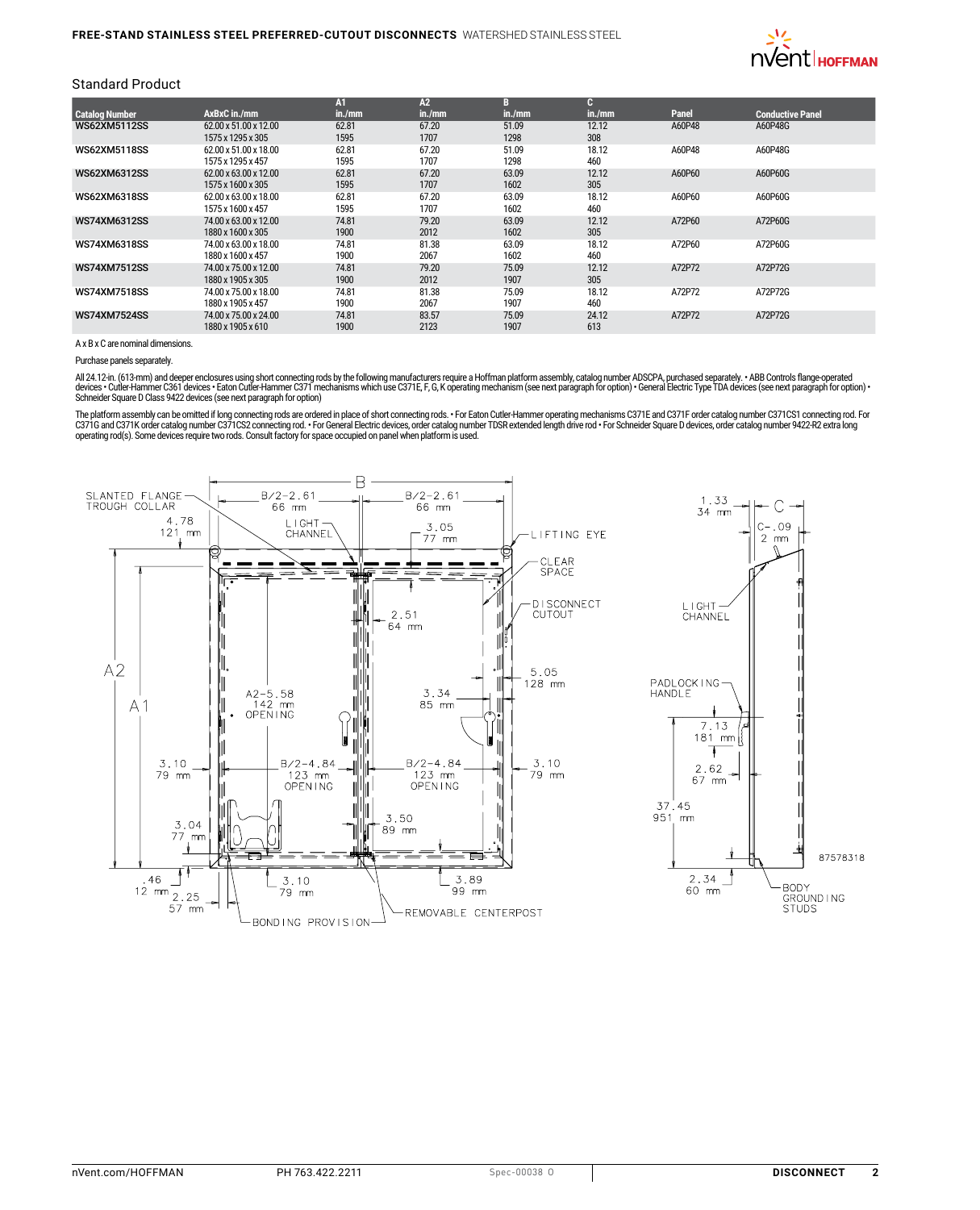

### **DISCONNECT MOUNTING SPACE**

Disconnects are located by dimension E1. Wiring space W1 is available when disconnect is installed in the enclosure. E1 = 8.62 in. (219 mm) when C = 8.00 in. (203 mm) E1 = 11.62 in. (295 mm) when C = 12.00 in. (305 mm) W1 = Wiring Space.

*See Technical Information for wire bend space.* Refer to *National Electrical Code ®* 2005 article 430.10(B) for wiring space required for line side conductors to be connected to disconnect. Verify your application to determine if wiring space is adequate.

**Verify your application to determine if wiring space is adequate.**



Consult disconnect manufacturer for F1 and G1 dimensions.

### **[SANITARY LEG KITS](http://hoffman.nvent.com/en/hoffman/Sanitary-Leg-Kits)**



Sanitary Leg Kits provide space between the enclosure and the floor for better washdown accessibility. Available with fixed or independently adjustable legs. Adjustable leg shown. Four legs per kit. Maintains NEMA Type 4X rating when properly installed on a Hoffman Type 4X enclosure.

BULLETIN: WSY